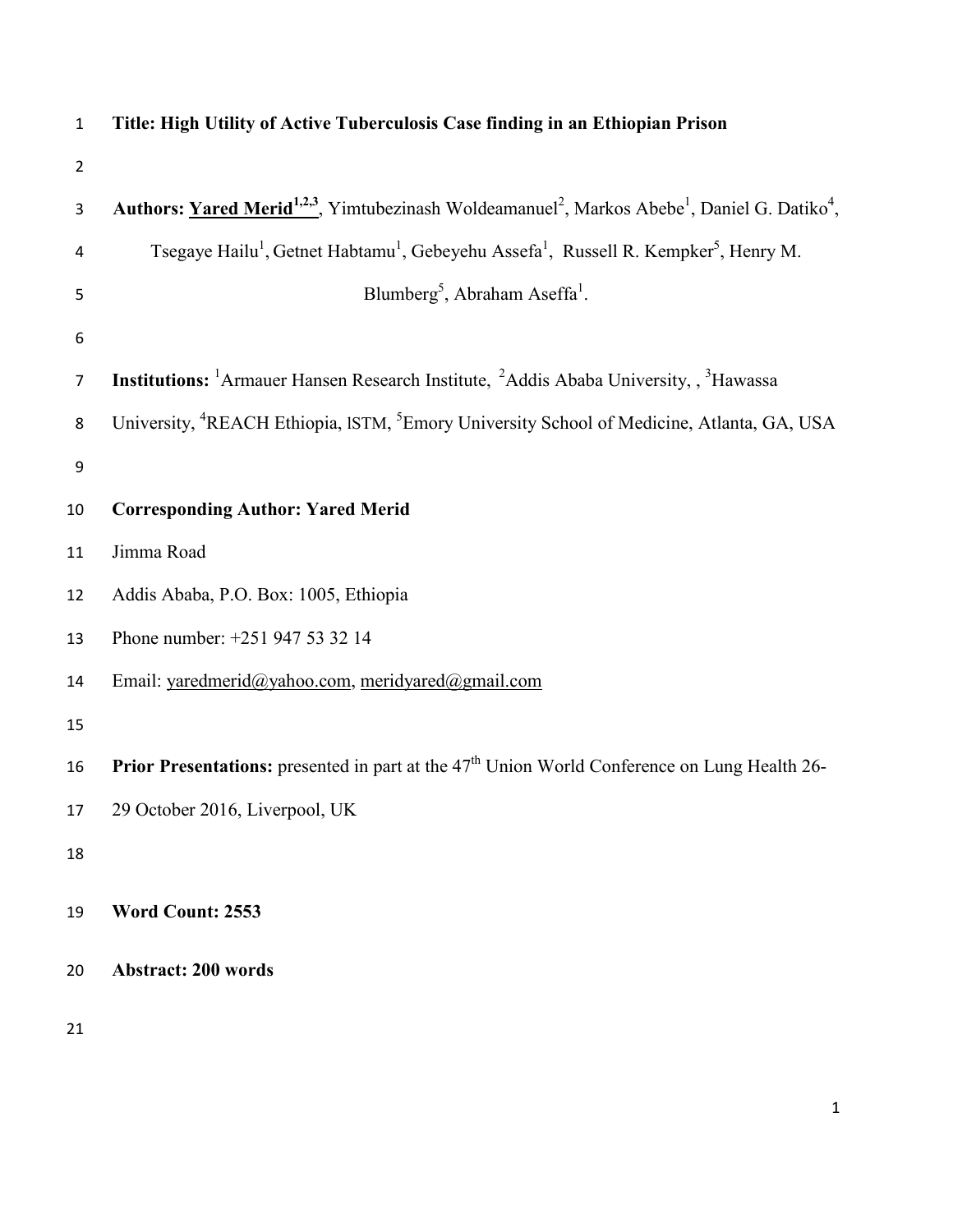## **Abstract**

**Setting:** Hawassa Prison, Southern Region of Ethiopia.

**Objective:** Determine the burden of pulmonary tuberculosis (TB) among incarcerated persons

utilizing active case finding.

**Design:** Cross sectional study. Persons incarcerated were screened for TB using a symptom

27 screen; those with a cough of  $\geq$  weeks had spot and morning sputum samples collected for AFB

smear microscopy and molecular diagnostic testing (Xpert MTB/RIF).

**Results:** Among 2068 prisoners, 372 (18%) had a positive cough screen. The median age of

these 372 persons was 23 years, 97% were male and 63% were from urban areas. Among those

with a positive symptom screen, 8 (2%) had a positive AFB sputum smear microscopy result and

31 (8%) had a positive Xpert TB/RIF. The point prevalence of pulmonary TB at the prison was

1748 per 100,000 persons. In multivariate analysis, persons with a cough >4 weeks were more

likely to have TB (OR = 3.34, 95% CI 1.54-7.23).

**Conclusion:** A high prevalence of TB was detected among inmates at a large Ethiopian prison.

Active case finding using a cough symptom screen in combination with the Xpert had high

utility and the potential to interrupt transmission of *M. tuberculosis* in correctional facilities in

high burden, low- and middle-income countries.

**Key words: Active TB case finding, prison, Xpert MTB/RIF**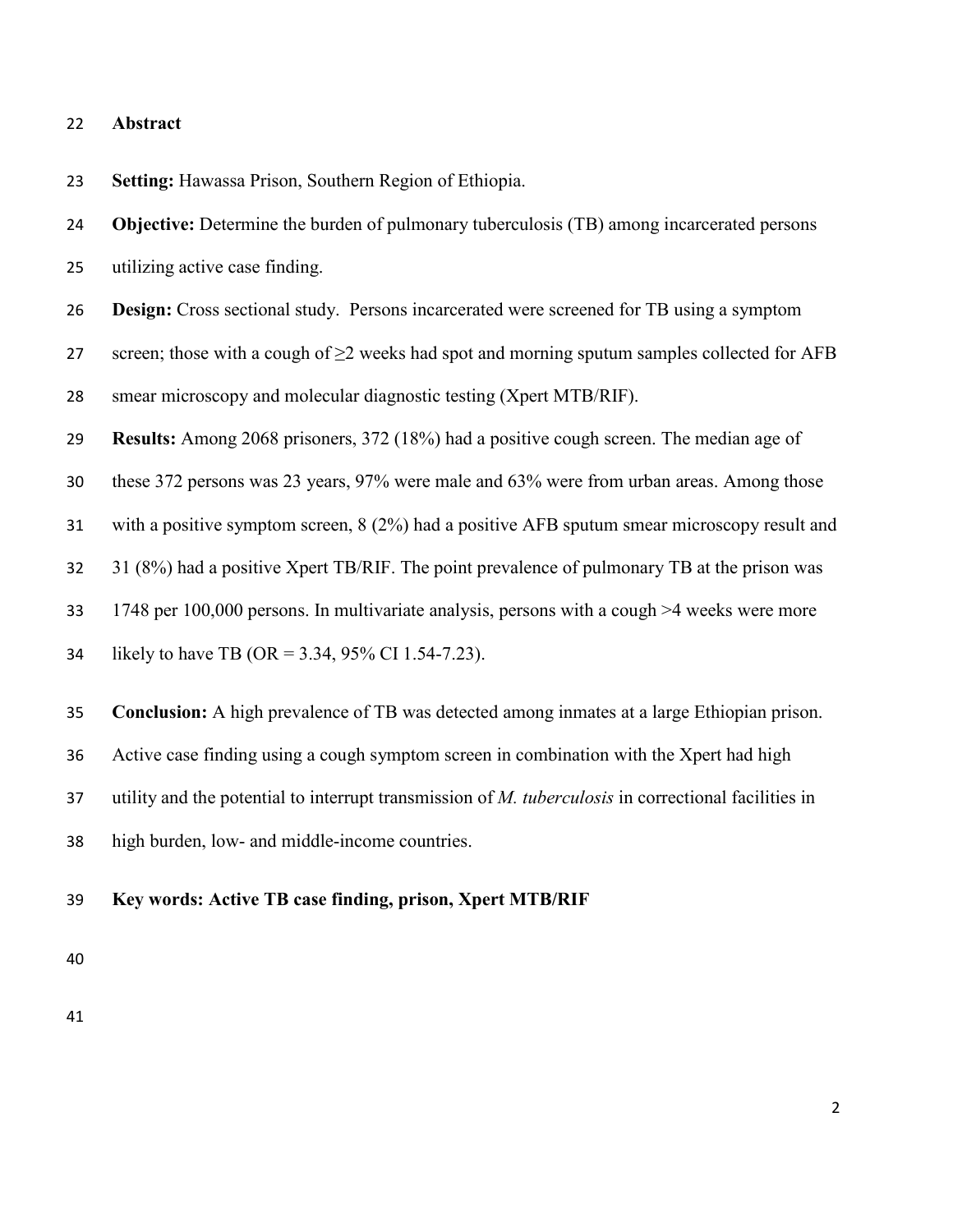# **INTRODUCTION**

 Tuberculosis (TB) disease burden is higher in prisons compared to the general population. Prisons are often neglected reservoirs for TB disease and can be significant amplifiers of disease 45 both in prison and the community  $^{1,2}$ . Transmission of drug-resistant strains, overcrowding, poor living conditions, limited health care, inadequate TB treatment and control strategies, and high 47 rates of HIV infection all contribute to the disproportional burden of TB in prisons . The World 48 Health Organization (WHO) estimates the prevalence of TB in prisons to be 10-100 fold higher than the general population. The median estimated fraction of TB in the general population 50 attributable to the exposure in prisons for TB is  $8.5\%$ <sup>4</sup>. Globally, close to three million cases of active TB each year are undiagnosed by existing health 52 systems  $<sup>5</sup>$ , including many in the prison system, especially in sub-Saharan Africa  $<sup>6,7</sup>$ . Lack of</sup></sup> active surveillance and monitoring programs and well-equipped laboratory facilities for TB 54 diagnosis contribute to low case finding among persons in prisons  $\delta$ . Furthermore, overcrowding of prisons in low to middle-income countries provides a favorable environment for the transmission of *Mycobacterium tuberculosis*. In high burden TB countries, those who are  $\mu$  incarcerated often come from underprivileged communities with higher risk and rates of TB<sup>9</sup>.

The impact of TB in prisons extends beyond prison walls into surrounding communities . Failure to control TB in prisons leads to enhanced TB transmission in the community, including 61 drug-resistant disease  $\frac{11}{1}$ . Thus, TB control in prisons is a major public health priority. However, there is limited understanding regarding TB epidemiology in African prisons. Previous studies carried out in African prisons reported 10 to 35 times higher TB prevalence in prisoners than in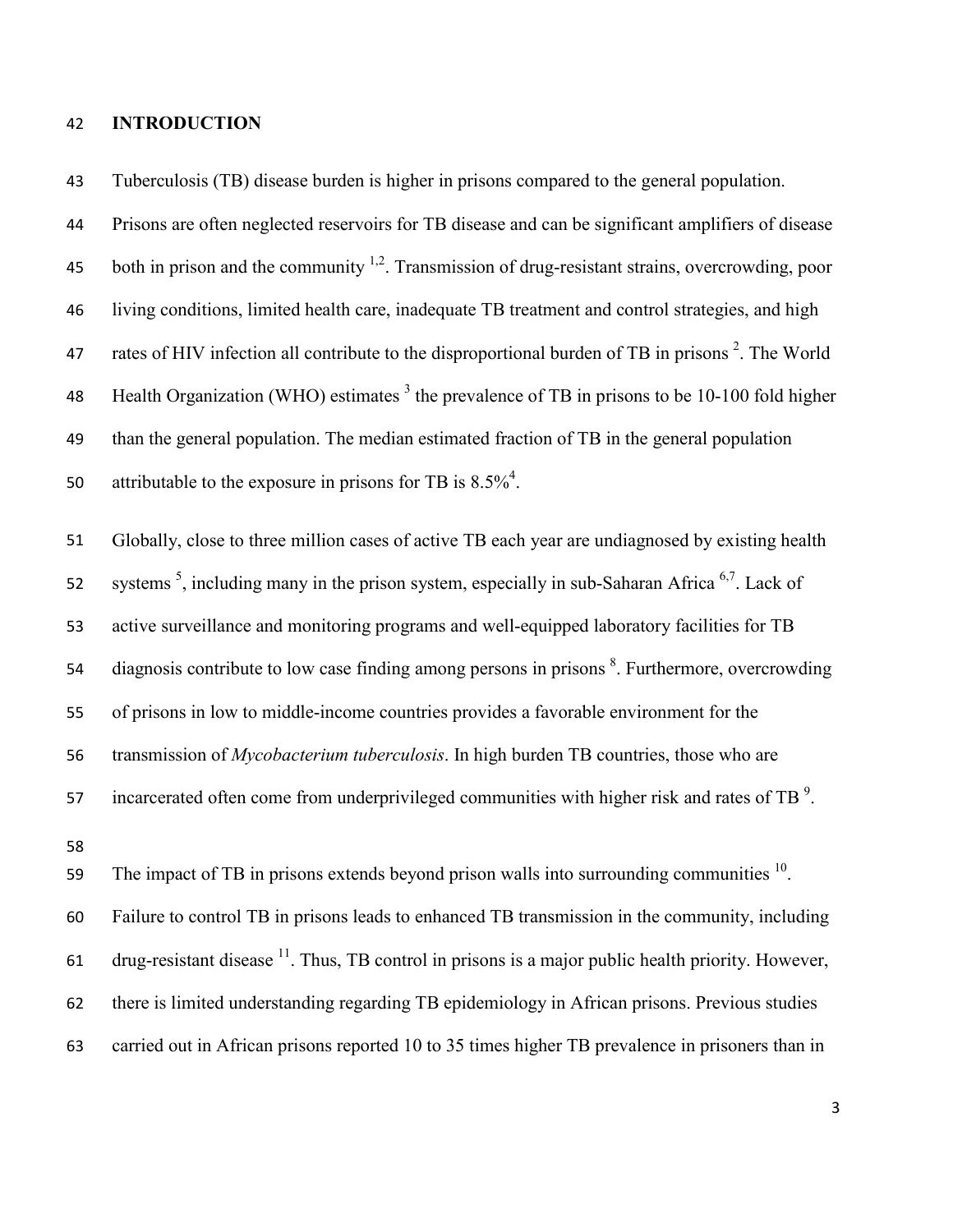64 the general population<sup>12-15</sup>. In many TB high burden settings in low and middle income countries, there is no effective TB control program in place in prisons.

 Ethiopia is among the high TB burden countries globally with an incidence rate of 192 per  $100,000$  populations<sup>5</sup>. There are six Federal and 120 regional prisons and detention centers in Ethiopia  $^{16}$ . Most prisoners are incarcerated in an overcrowded and poorly ventilated environment. The health service in prisons is often poorly organized, lacks skilled manpower and 71 laboratory facilities for TB diagnosis . Even though there is emerging prison TB prevention and control efforts in Ethiopia, it has been limited to a few prisons. Previous studies in the Ethiopian prisons reported point prevalence of TB ranging from 349 to 1913 per 100,000 populations<sup>2,17-23</sup>. However, there are no data on the burden of TB in Hawassa Prison one of the largest prisons in the Southern Ethiopia. Therefore, we aimed to estimate the burden of TB in this prison and assess the value of active TB case finding in a prison setting.

## **Methods**

### *Study design/setting*

A cross-sectional study design was utilized to screen prison inmates for pulmonary TB as

described below from June 15 through July 13, 2015and HIV serologic testing was offered from

- January 13 through February 10, 2016 at the Hawassa Prison, a regional prison in Southern
- Ethiopia. Hawassa Prison has a capacity of approximately 2,500 inmates and an average stay of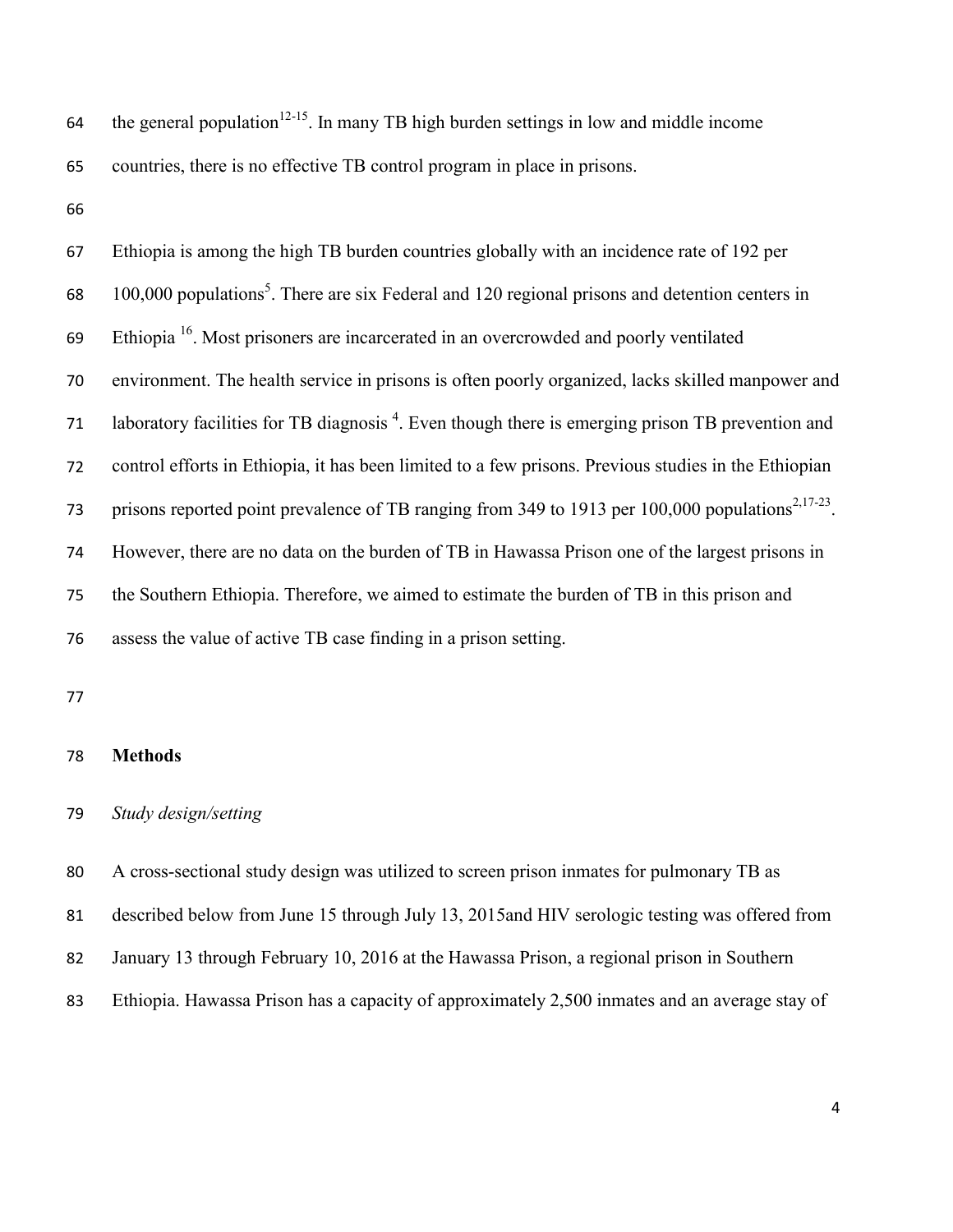18 months per inmate. It has a clinic that provides general healthcare that performs sputum microscopy.

## *Study population*

 All prisoners without known TB were eligible to participate; informed consent was required for enrollment. Enrollment was performed by nurses from the prison clinic and prison's health committee (prison inmates selected by prison authorities to facilitate health work between the inmates and the prison clinic). They provided study information to the prisoners by visiting their cells, asked those interested in participating to come to the prison clinic to receive further details about the study. All study participants had a cough screen performed and those with a positive screen (cough > 2 weeks) provided informed consent and were interviewed including for the presence of other symptoms and asked to submit two sputum samples (1 spot and 1 morning). Five persons were already on anti-TB treatment and were excluded except for estimating point prevalence. We defined pulmonary tuberculosis (PTB) as prison inmates whose sputum sample were positive by Gene Xpert MTB/RIF assay.

 HIV screening was carried out after providing pre-counseling education by a trained prison nurse. Additionally, HIV testing was offered and performed for participants diagnosed with active TB cases after obtaining consent.

*Study variables*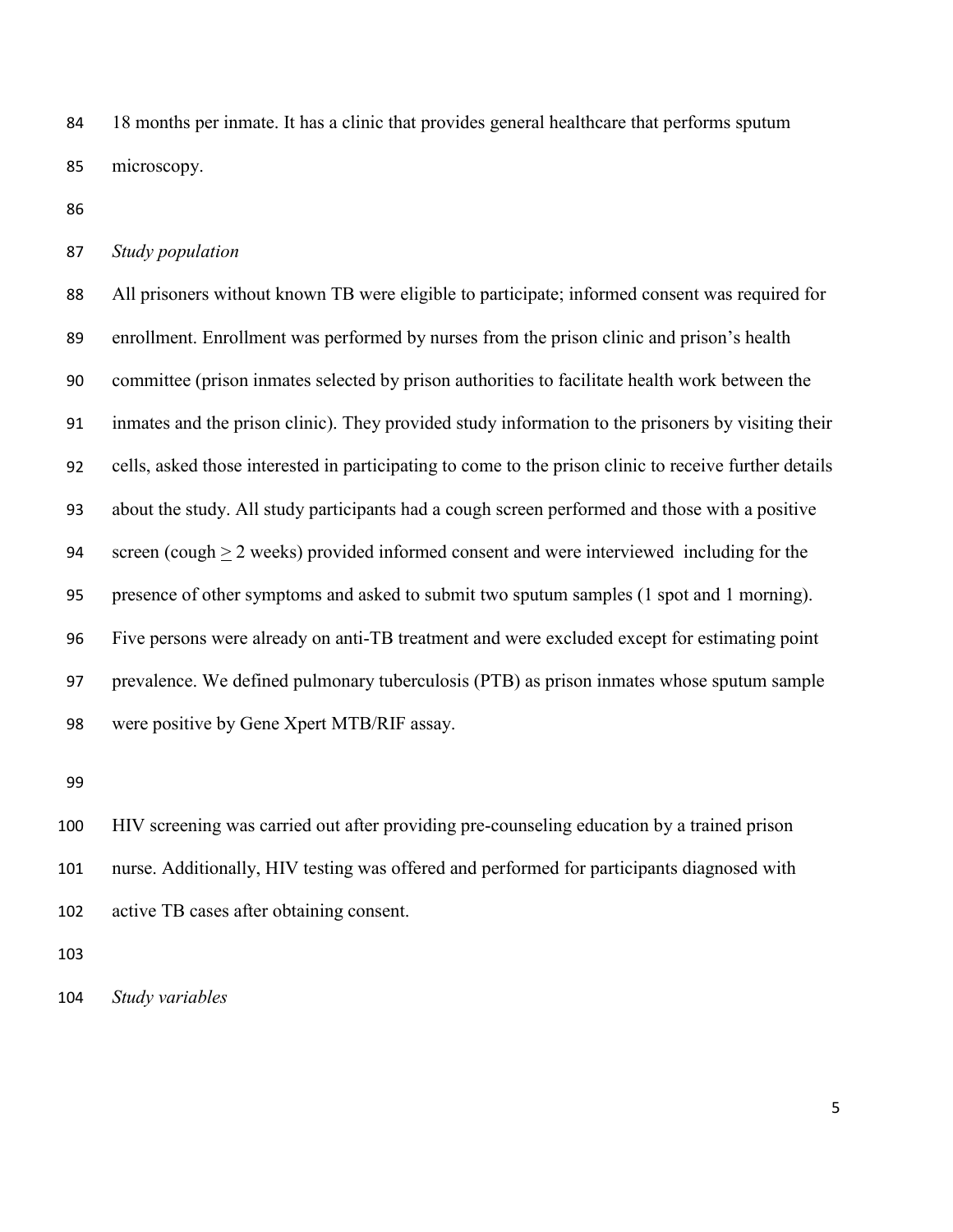A structured questionnaire was used to collect patient demographics, history of prior TB

treatment, incarceration history, tobacco and chat use based on self-report of prison inmates.

| 108 | Laboratory                                                                                           |
|-----|------------------------------------------------------------------------------------------------------|
| 109 | For each participant with a positive cough screen, spot and morning sputum samples were              |
| 110 | collected in the prison health clinic. AFB smear microscopy was done using regular light             |
| 111 | microscopy using Ziehl-Neelsen $(ZN)$ technique $^{24}$ . The remaining portions of the samples were |
| 112 | transported daily to the regional public health laboratory that is about 500 meters far using ice.   |
| 113 | The two sputum samples were pooled into a single container and stored in -20 freezer until           |
| 114 | transport to Armauer Hansen Research Institute (AHRI) in Addis Ababa.                                |
| 115 | External quality control was done for all the slides by an independently experienced laboratory      |
| 116 | technician at AHRI who was blinded to AFB microscopy and Xpert MTB/RIF results.                      |
| 117 | The HIV screening was performed based on the national testing algorithm. In brief, blood             |
| 118 | samples from finger prick were tested first with HIV $(1+2)$ . Antibody Colloidal Gold (KHB),        |
| 119 | positive samples were confirmed with Stat-Pak while discordant results were resolved by HIV-         |
| 120 | 1/2 Unigold Recombinant assay.                                                                       |
|     |                                                                                                      |

# *Data management*

123 All data were double entered into an online REDCap database  $^{25}$  and analyzed using STATA v.1. In univariate analysis, differences in categorical variables were tested using the Chi-square test, and for continuous variables a two-sample t-test was used. A multivariable logistic regression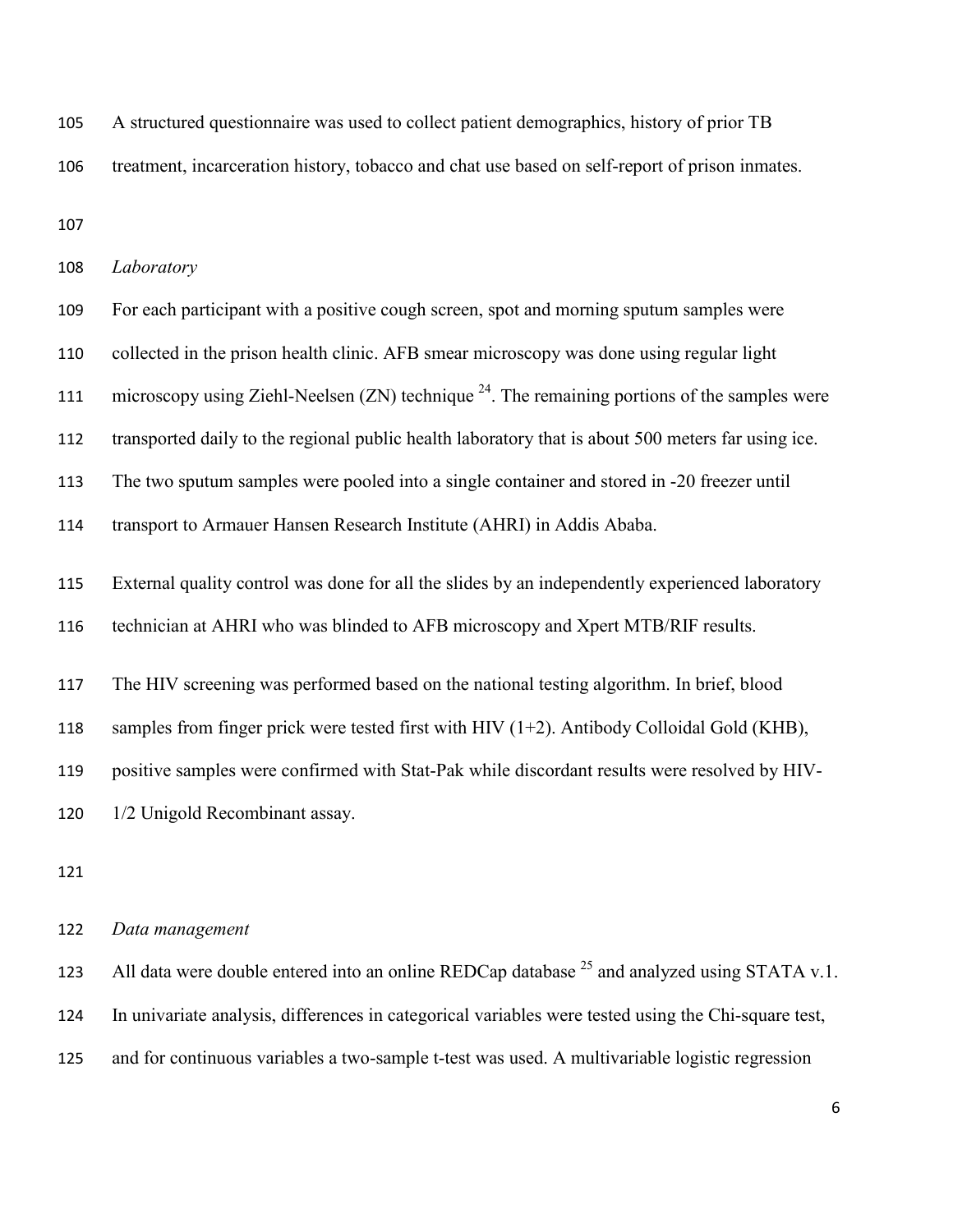model was used to evaluate the independent association of potential risk factors with TB diagnosis. Model building and selection was based on the purposeful selection of covariates strategy as previously described, based on epidemiological findings in the univariate analysis and 129 biological plausibility<sup>26</sup>. A p-value of <0.05 was considered significant.

## *Ethical consideration*

 The study was approved by Addis Ababa University, AHRI Institutional Review Boards and the Ethiopian National Ethics Review committees. Study permission was also obtained from the Ethiopian Regional Health Bureau and prison administration. Patients with active TB started treatment in the prison clinic. Newly diagnosed HIV positive participants were linked to a nearby health institution providing HIV care.

## **Results**

Among 2155 inmates, 2068 (98%) consented to participate and had a cough screen performed.

140 From this group, 372 (18%) inmates reported a cough  $\geq$  2 weeks (Figure 1). Among those with a

positive cough screen, the median age was 23 years (inter quartile range ([IQR] 20-28 years),

362 (97%) were male and 10 (3%) were female. The majority of prisoners (n=329, 88%) had no

prior history of imprisonment and most were from an urban area (n=235, 63%) (Table 1). There

were 293 (73%) patients who reported having a fever, 315 (85%) night sweats and 241 (65%)

145 weight loss. The median number of prisoners per cell was ([IQR]  $14 - 360$ ) and the median

146 duration of imprisonment at the time of screening was 10 months ([IQR] 0.5-2 years).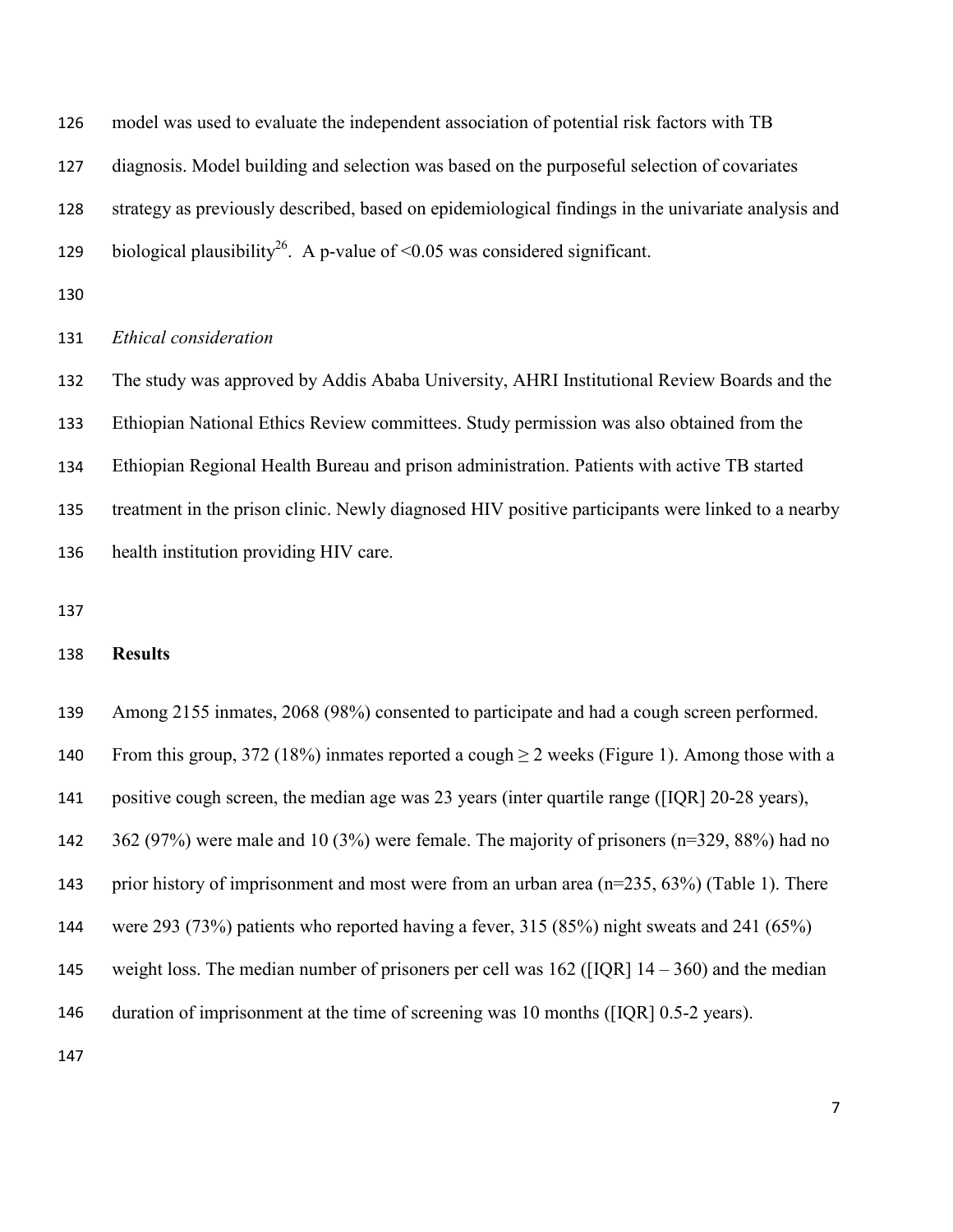### *Pulmonary tuberculosis and HIV infection*

 Among those with a positive cough screen, 8 (2%) had a positive AFB sputum microscopy and 31 (8%) of 372 had a positive Xpert TB/RIF test results and thus had active pulmonary TB disease per our study definition. The results of the AFB sputum microscopy were concurred with the quality control readings at AHRI. All positive smear microscopy samples had a positive Xpert TB/RIF test. By considering the 5 PTB cases which were already on anti-TB treatment during the study period, the overall point prevalence of PTB at the prison was 1789 per 100,000 persons. Among the 31 confirmed TB cases, 3 had a prior history of TB treatment. The median time in prison for TB cases was 8 months and the majority (n=19, 61.3%) had been imprisoned 157 for  $\leq 1$  year; 28 (90%) were living with  $> 100$  inmates per cell. One TB case with a prior history of TB treatment had rifampicin resistance detected by the Xpert and was confirmed as MDR TB by culture and drug susceptibility testing with resistance to isoniazid, rifampicin, streptomycin and ethambutol.

 For HIV screening, among2186 inmates incarcerated during the testing period, 2040 (93%) agreed to testing and nine (0.4%) were HIV seropositive. HIV testing was performed on 16 of the 31 inmates with pulmonary TB and none were positive.

*Predictors of PTB*

Duration of cough predicted TB in univariate analysis. In multivariate analysis, the presence of a

169 cough  $>$  4 weeks was independently associated with an increased risk of having PTB (OR =

3.34, 95% CI 1.54-7.23) (Table 2).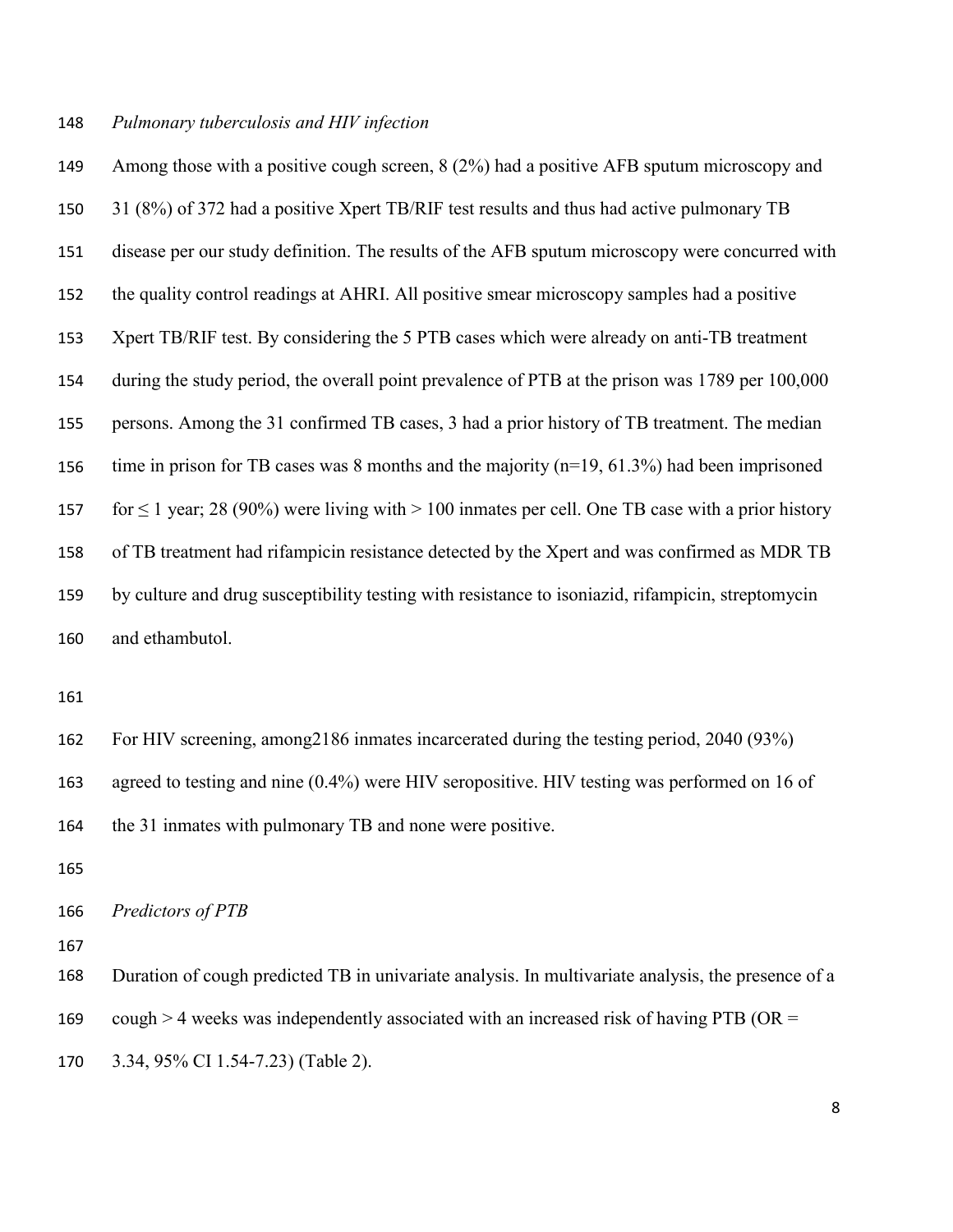## **Discussion**

 diagnostic testing, we detected 31 previously undiagnosed cases of active pulmonary TB in a large Ethiopian prison. Along with the five known cases of TB, we found a TB prevalence of 1789 per 100,000 in the prison population. This prevalence is over 16 times higher than the prevalence found in the general Ethiopian population  $2^7$ . Our results highlight the utility of active TB case finding utilizing a cough screen and Xpert RIF/MTB testing among high risk populations including persons incarcerated in prisons in a high TB burden country. The prevalence of TB at the Hawassa Prison was high despite a low HIV seroprevalence (0.4%)

Utilizing an active TB case finding strategy combining symptom screening and molecular

 among those incarcerated. None of those persons found to have PTB in our study were HIV seropositive. The HIV prevalence among prison inmates in our study is lower than previous 184 reports from the prisons in other areas of Ethiopia including Gondar  $(7.6\%)$  <sup>18</sup>, Tigray (4.4%) <sup>21</sup>, 185 and in 13 prisons in the country  $(4.4\%)$  <sup>20</sup>. The lower prevalence of HIV infection in our study might reflect lower HIV prevalence in the southern region compared to other parts of Ethiopia  $28 \times 28$  Stigma in general is one of the major factors in hindering people from seeking health care services in the country, however, in the prison setting the acceptance rate for the HIV screening was high (93% agreed to HIV testing).

 Delays in diagnosis and incomplete treatment of TB are major challenges in most prison settings in resource-limited countries. These could be related to the limited availability of healthcare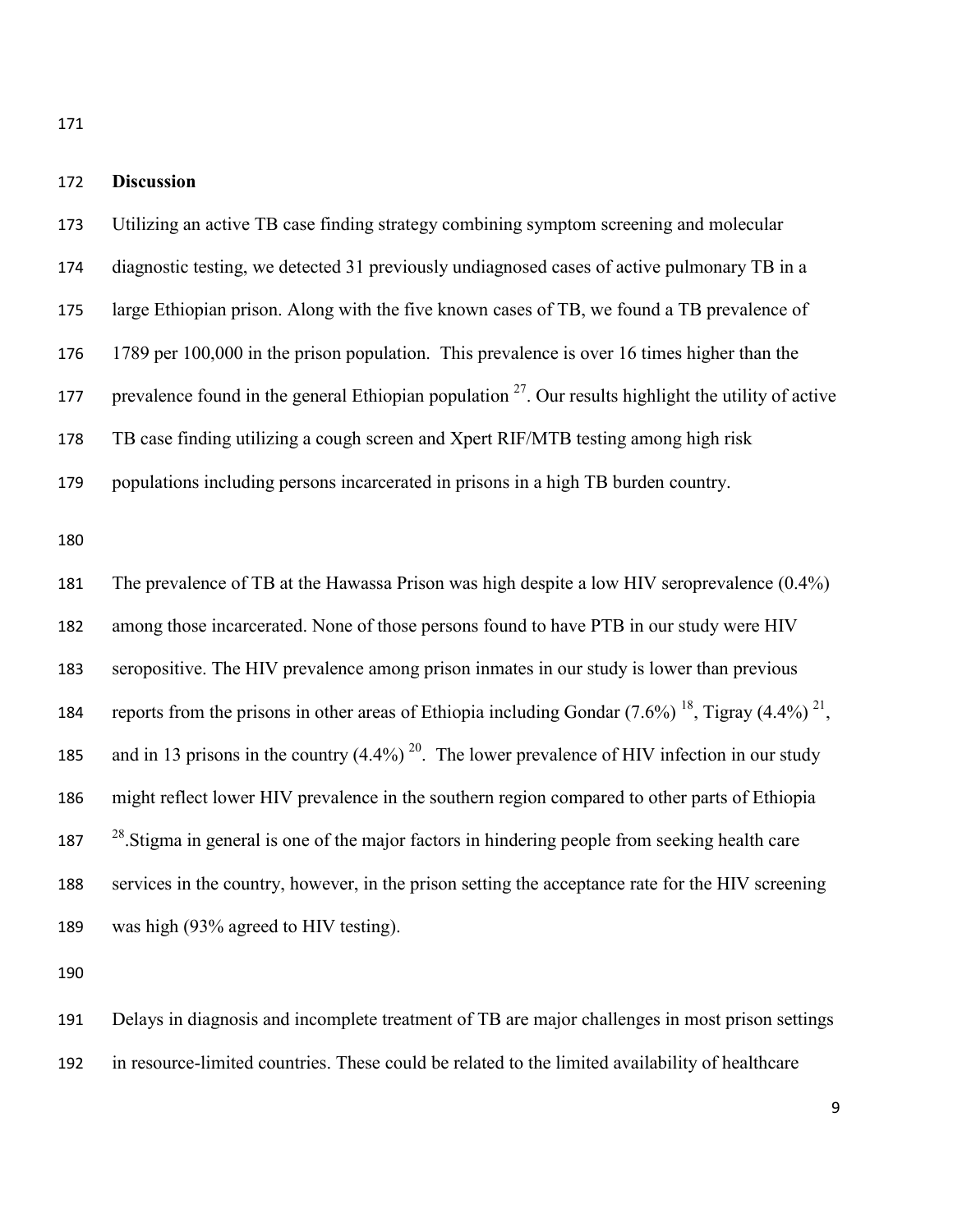services in the prisons and lack of TB diagnostics in many prison settings  $8,11$ . In many high burden, low and middle-income countries, TB control activities in prisons are not well integrated 195 into national TB control programs  $\delta$ , including in Ethiopia<sup>16</sup>. In prison settings, the use of 196 diagnostic tools with high sensitivity and specificity is recommended  $^{29}$ . Our study highlights the utility of active TB case finding that utilizes a rapid molecular diagnostic test. Prior to our study, there was no ongoing surveillance for TB in the prison, and the only available diagnostic tool in the prison, AFB smear microscopy, was insensitive in our study and did not detect 75% of TB cases that were identified by Xpert MTB/RIF. Our study provides important data to support the 201 an active TB case finding strategy that uses a cough symptom screen plus Xpert MTB/RIF in prison settings in order to increase the case detection, identify drug-resistant TB, and improve TB control activities by allowing separation of those with active PTB from other inmates.

 The prevalence of TB in the Ethiopian prisons has been reported to range from 349 to 1913 per 206 100,000 prison populations  $^{2,17-23}$ . The observed PTB point prevalence in our study (1789 per 207 100,000) was higher than reported from most previous Ethiopian studies  $17-23$  but within this range. The difference in the prevalence of TB in Ethiopian prisons could be due to the methodological differences employed in the studies for screening and diagnosis of cases, differing prevalence of HIV co-infection among those incarcerated in different regions and differences in the burden of the disease in the study areas. Studies conducted in the sub-Saharan African prisons also reported high prevalence of PTB ranging from 5.1% to 47.7% positivity  $13,30,31$ . The high prevalence of TB in prison settings can impact TB transmission in communities as well as prisons settings can amplify TB transmission and after release from prison, former 215 inmates can transmit TB to contacts in the community  $4,10$ .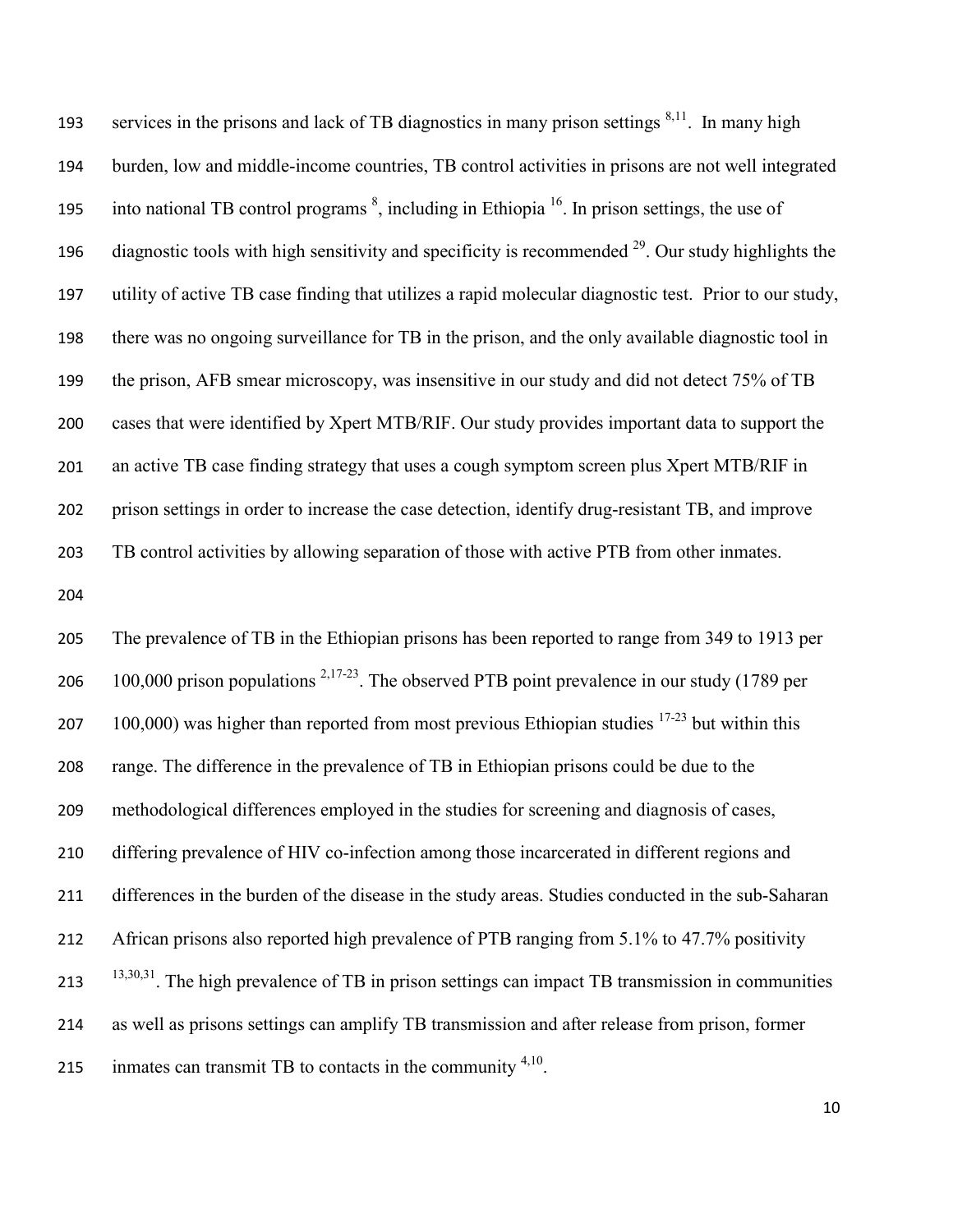| 217 | Prisons can also be an important source of spread of drug-resistant TB <sup>30</sup> and high levels of MDR |
|-----|-------------------------------------------------------------------------------------------------------------|
| 218 | TB and XDR TB have been reported in prisons globally $8$ . In a study conducted in Zambia $^{14}$ ,         |
| 219 | resistance to at least one anti-TB drug was observed in 40 (23.8%) of cases and 16 (9.5%) were              |
| 220 | MDR-TB. Our study identified one case of rifampicin resistance TB using Xpert MTB/RIF test.                 |
| 221 | This case was confirmed to be MDR TB by culture and drug susceptibility testing. A recent                   |
| 222 | study <sup>32</sup> also reported a 9.5% of MDR TB cases in Ethiopian prison settings. These findings       |
| 223 | highlighted the emergence of MDR TB in the prison settings and further emphasize the need for               |
| 224 | strengthening TB control activities in prison settings in Ethiopia.                                         |
|     |                                                                                                             |
| 225 | Our study was cross sectional in nature and thus not designed to determine the site of infection            |
| 226 | with <i>M. tuberculosis</i> (prison vs. community) among those found to have active TB disease. The         |
| 227 | number of persons per cell was high and the median length of incarceration among those with                 |
|     |                                                                                                             |

228 TB was 10 months; 61% of those found to have TB by Xpert were incarcerated for  $\leq$  1 year. A 229 study from a prison in Gondar, Ethiopia<sup>18</sup> reported that an incarceration range of 2-6 months was associated with TB positivity. Further studies are needed to further evaluate site of transmission and the impact of screening persons at the time of incarceration as an additional TB control measure.

# **Limitations of the study**

 This study is subject to some limitations. These include having HIV testing offered about 6 months after TB screening rather than concurrently. Given the turnover in prisons, not all of those screened for TB were present when HIV testing was offered (and vice-versa). We relied on Xpert as the definitive diagnosis for TB rather than the gold standard of culture. Since the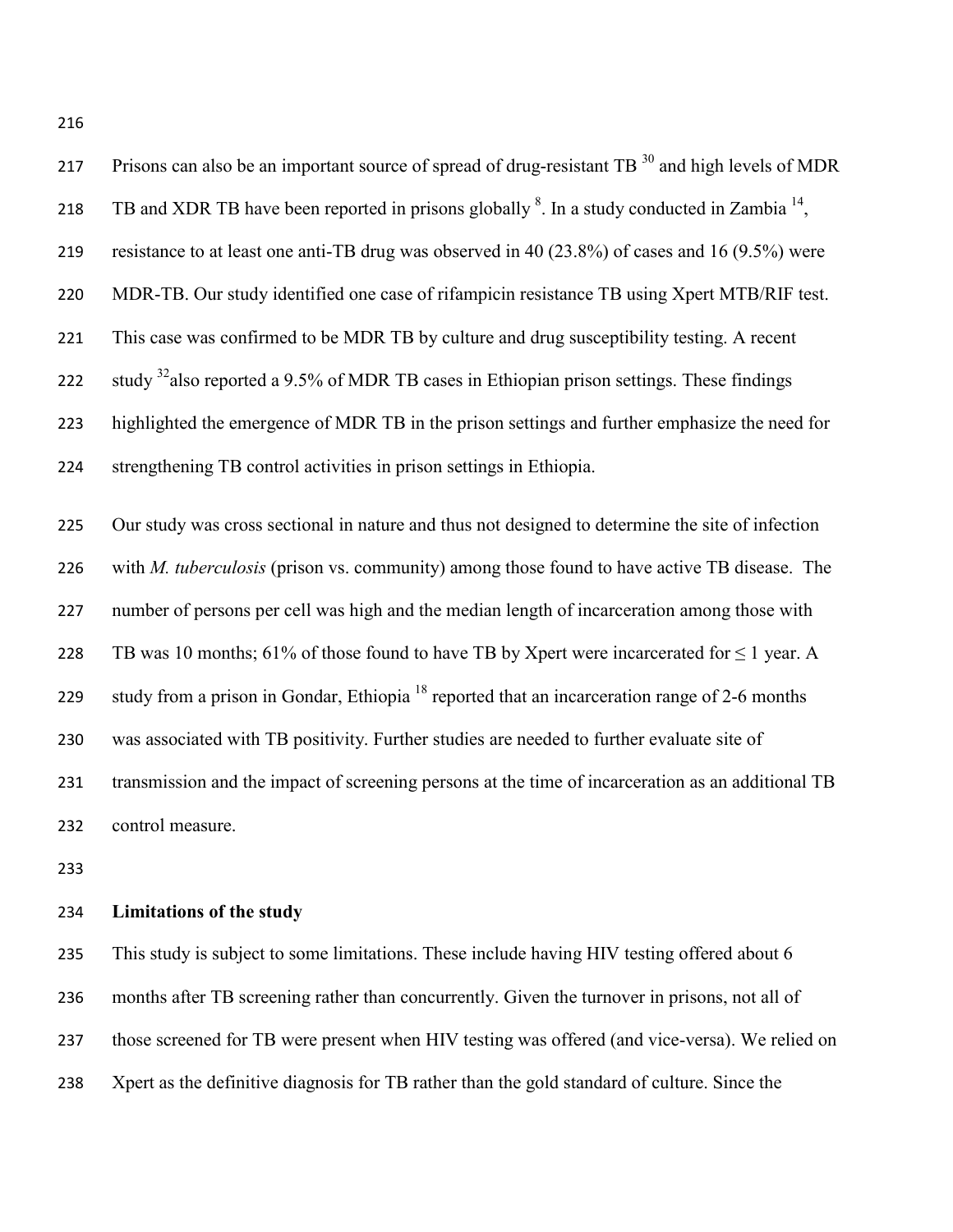sensitivity of culture is higher than Xpert among those that are smear negative, our findings may have underestimated the prevalence of PTB. However, since culture is not widely available in many high TB burden, resource-limited countries including Ethiopia, use of Xpert is more feasible in many settings. Among the three TB cases that had a prior history of TB treatment, a culture was performed in only one of these cases (which is the MDR case in which the Xpert 244 MTB/RIF identified rifampin resistance). Our approach of screening only symptomatic cases could underestimate the prevalence rate as asymptomatic or subclinical cases could be missed.

### **Conclusion**

 We found that active TB case finding which combined the use of a cough screen plus a commercially available molecular diagnostic test (Xpert) had high utility in detecting incarcerated persons with active PTB disease at a large prison in Ethiopia. Despite a low HIV seroprevalence among those incarcerated, the overall prevalence of PTB exceeded 1.7% of the prison population in Hawassa, Ethiopia. A cough >4 weeks was the only risk factor for TB identified among those with a positive symptom screen. Active TB case finding using a symptom screen in combination with Xpert has the potential to interrupt transmission of *M. tuberculosis* in correctional facilities in high burden, low and middle-income countries.

**Acknowledgements**

We are grateful to SNNPR Health Bureau, REACH Ethiopia, Hawassa prison administration,

clinic staff and the study participants, AHRI TB laboratory staff for their invaluable assistance to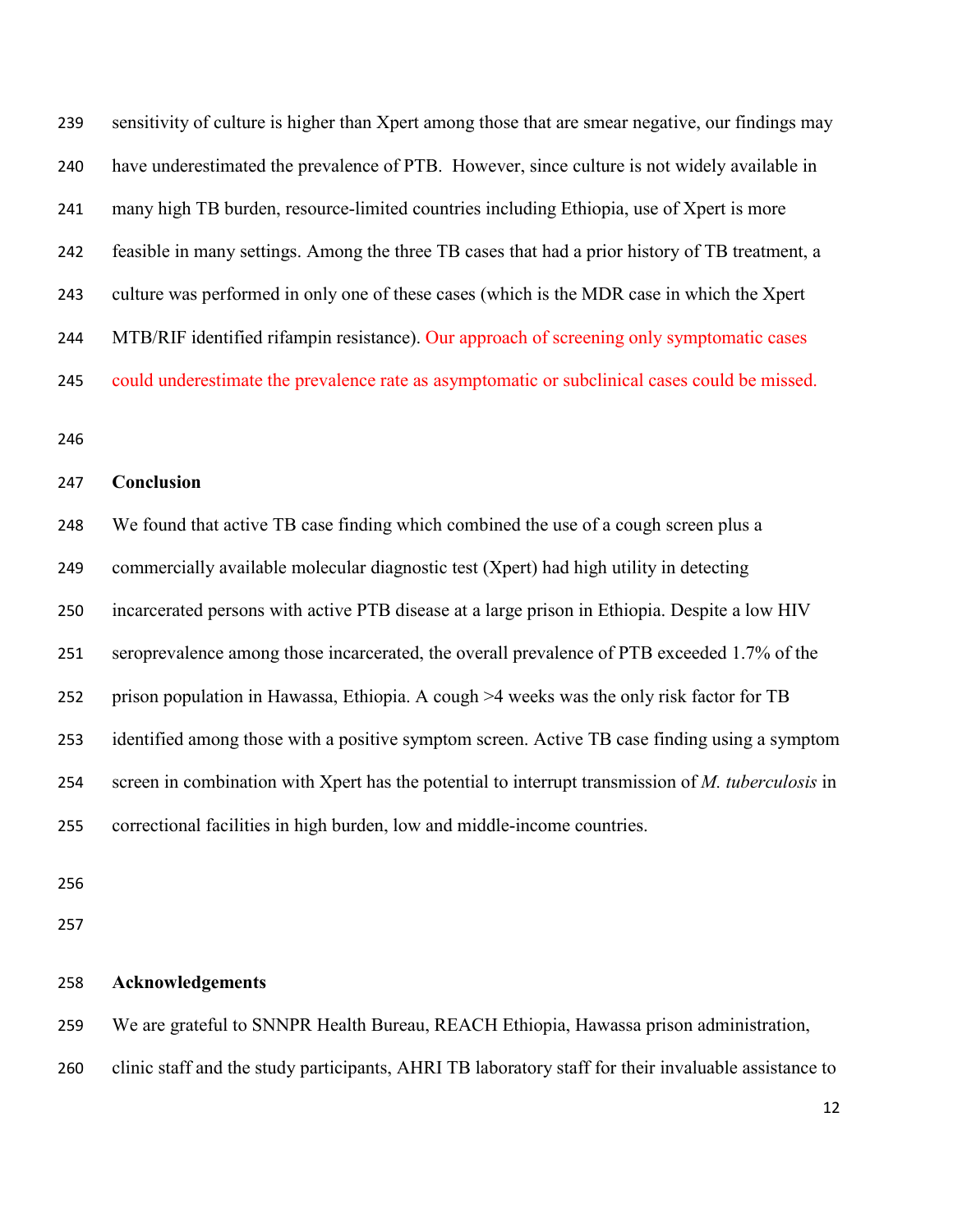| 261 | the success of the work. We are also grateful to Ms. Marechign Yimer from AHRI for her great       |
|-----|----------------------------------------------------------------------------------------------------|
| 262 | assistance to the work. The study was funded in part from the core budget of AHRI (NORAD           |
| 263 | and SIDA grants), the Addis Ababa University, by the National Institutes of Health (NIH)           |
| 264 | Fogarty International Center Global Infectious Disease grant D43TW009127.                          |
| 265 |                                                                                                    |
| 266 | <b>Authors' contributions</b>                                                                      |
| 267 | YM: contributed to the conception and design of the study, acquisition of data and interpretation, |
| 268 | and drafting and revising of the manuscript; YW, MA, DG: contributed to the design of the study    |
| 269 | and supervision and revision of the manuscript; TH: contributed to data management and             |
| 270 | analysis, GH: contributed to data acquisition; GA: Contributed to external quality control of      |
| 271 | smear microscopy; RK, HMB: contributed to data analysis and interpretation and writing the         |
| 272 | manuscript; AA: contributed to the design of the study and supervision, interpretation of data and |
| 273 | writing the manuscript. All authors approved the final version of the manuscript.                  |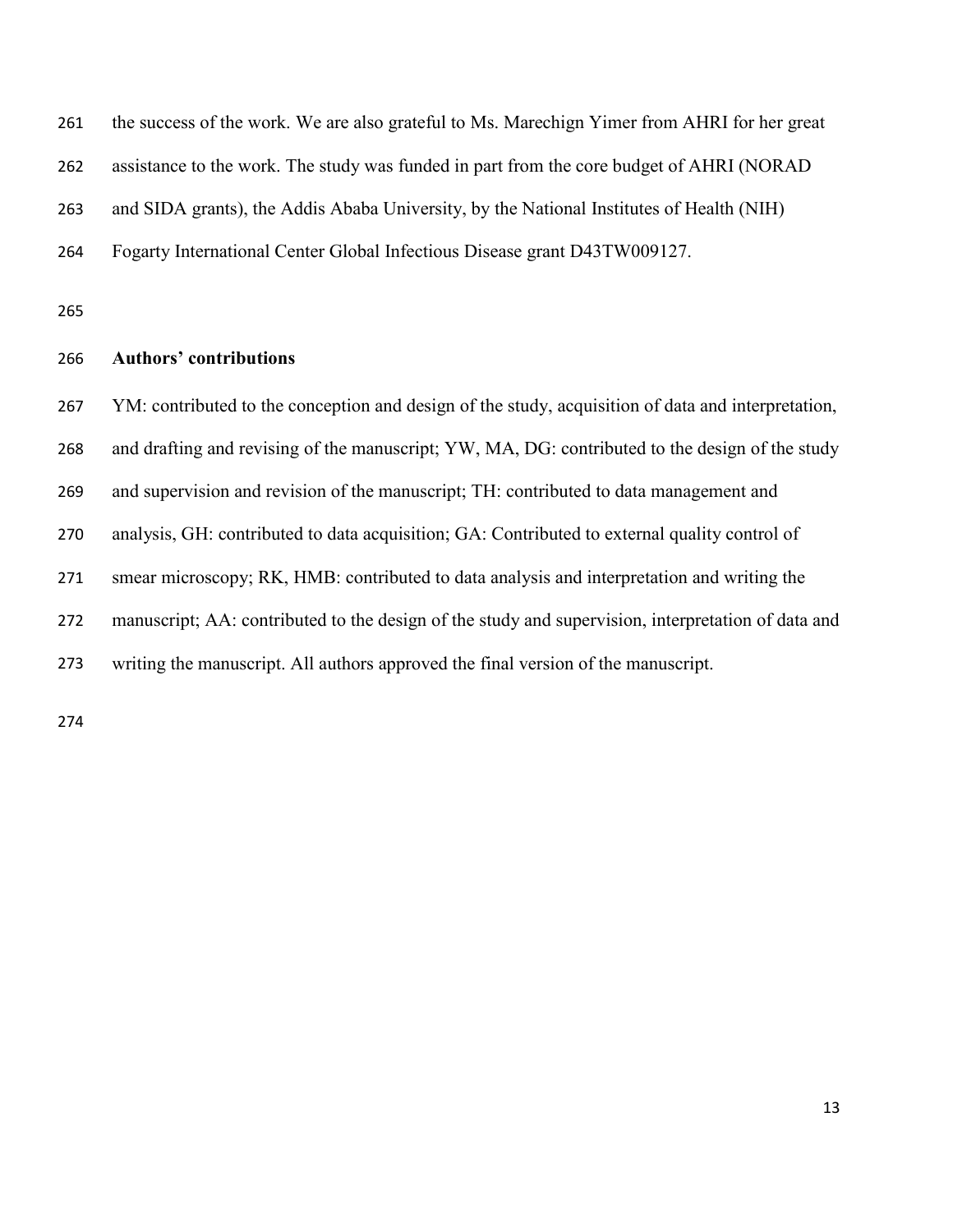| 275        |       | <b>References</b>                                                                                                                                                                         |
|------------|-------|-------------------------------------------------------------------------------------------------------------------------------------------------------------------------------------------|
| 276        |       |                                                                                                                                                                                           |
| 277        | 1.    | Valway SE, Greifinger RB, Papania M, et al. Multidrug-resistant tuberculosis in the New York                                                                                              |
| 278        |       | State prison system, 1990-1991. The Journal of infectious diseases. Jul 1994;170(1):151-156.                                                                                              |
| 279        | 2.    | Abebe DS, Bjune G, Ameni G, Biffa D, Abebe F. Prevalence of pulmonary tuberculosis and                                                                                                    |
| 280        |       | associated risk factors in Eastern Ethiopian prisons. The international journal of tuberculosis and                                                                                       |
| 281        |       | lung disease : the official journal of the International Union against Tuberculosis and Lung                                                                                              |
| 282        |       | Disease. May 2011;15(5):668-673.                                                                                                                                                          |
| 283        | 3.    | World Health Organization. Tuberculosis control in prison: a manual for program managers.                                                                                                 |
| 284        |       | WHO/CDS/TB/2000.281. Geneva, Switzerland: WHO; 2000.                                                                                                                                      |
| 285        | 4.    | Baussano I, Williams BG, Nunn P, Beggiato M, Fedeli U, Scano F. Tuberculosis incidence in                                                                                                 |
| 286        |       | prisons: a systematic review. PLoS medicine. Dec 21 2010;7(12):e1000381.                                                                                                                  |
| 287        | 5.    | World Health Organization. GLOBALTUBERCULOSIS REPORT. Geneva, Switzerland: WHO; 2016.                                                                                                     |
| 288<br>289 | 6.    | Drobniewski F. Tuberculosis in prisons--forgotten plague. Lancet. Oct 07 1995;346(8980):948-<br>949.                                                                                      |
| 290        | 7.    | Noeske J, Ndi N, Elo GA, Mfondih SM. Tuberculosis incidence in Cameroonian prisons: a 1-year                                                                                              |
| 291        |       | prospective study. South African medical journal = Suid-Afrikaanse tydskrif vir geneeskunde. Mar                                                                                          |
| 292        |       | 2014;104(3):209-211.                                                                                                                                                                      |
| 293        | 8.    | Biadglegne F, Rodloff AC, Sack U. Review of the prevalence and drug resistance of tuberculosis in                                                                                         |
| 294        |       | prisons: a hidden epidemic. Epidemiology and infection. Apr 2015;143(5):887-900.                                                                                                          |
| 295        | 9.    | Maher D, Grzemska M, Coninx R, Reyes H. Guidelines for the control of tuberculosis in prisons.                                                                                            |
| 296        |       | Geneva: World Health Organization and International Committee of the Red Cross                                                                                                            |
| 297        | 1998. |                                                                                                                                                                                           |
| 298        | 10.   | Editors PLM, Barbour V, Clark J, Jones S, Veitch E. The health crisis of tuberculosis in prisons                                                                                          |
| 299        |       | extends beyond the prison walls. PLoS medicine. Dec 21 2010;7(12):e1000383.                                                                                                               |
| 300        | 11.   | O'Grady J, Hoelscher M, Atun R, et al. Tuberculosis in prisons in sub-Saharan Africa--the need for                                                                                        |
| 301        |       | improved health services, surveillance and control. Tuberculosis. Mar 2011;91(2):173-178.                                                                                                 |
| 302        | 12.   | Noeske J, Kuaban C, Amougou G, Piubello A, Pouillot R. Pulmonary tuberculosis in the Central                                                                                              |
| 303        |       | Prison of Douala, Cameroon. East African medical journal. Jan 2006;83(1):25-30.                                                                                                           |
| 304        | 13.   | Nyangulu D, Harries A, Kang'Ombe C, Yadidi A, Chokani K, T C. Tuberculosis in a prison                                                                                                    |
| 305        |       | population in Malawi. The Lancet. 1997;350(9087):1284-1287.                                                                                                                               |
| 306        | 14.   | Habeenzu C, Mitarai S, Lubasi D, et al. Tuberculosis and multidrug resistance in Zambian prisons,                                                                                         |
| 307        |       | 2000-2001. The international journal of tuberculosis and lung disease : the official journal of the                                                                                       |
| 308        |       | International Union against Tuberculosis and Lung Disease. Nov 2007;11(11):1216-1220.                                                                                                     |
| 309        | 15.   | Rasolofo-Razanamparany V, Menard D, Ratsitorahina M, Auregan G, Gicquel B, Chanteau S.                                                                                                    |
| 310        |       | Transmission of tuberculosis in the prison of Antananarivo (Madagascar). Research in                                                                                                      |
| 311        |       | microbiology. Nov 2000;151(9):785-795.                                                                                                                                                    |
| 312        | 16.   | Federal Democratic Republic Ethiopia Ministry of Health. Annual TBL Bulletin Addis Ababa:                                                                                                 |
| 313        |       | Ministry of Health; August 2015.                                                                                                                                                          |
| 314        | 17.   | Bayu B, Mekiso AB, Legesse T. Prevalence of Pulmonary Tuberculosis and Associated Factors                                                                                                 |
| 315        |       | among Prisoners in Wolaita Zone, Southern Ethiopia: Cross-sectional Study. American Journal of                                                                                            |
| 316        |       | Public Health Research. 2016;4:142-148.                                                                                                                                                   |
| 317<br>318 | 18.   | Moges B, Amare B, Asfaw F, et al. Prevalence of smear positive pulmonary tuberculosis among<br>prisoners in North Gondar Zone Prison, northwest Ethiopia. BMC infectious diseases. Dec 15 |
|            |       |                                                                                                                                                                                           |
| 319        |       | 2012;12:352.                                                                                                                                                                              |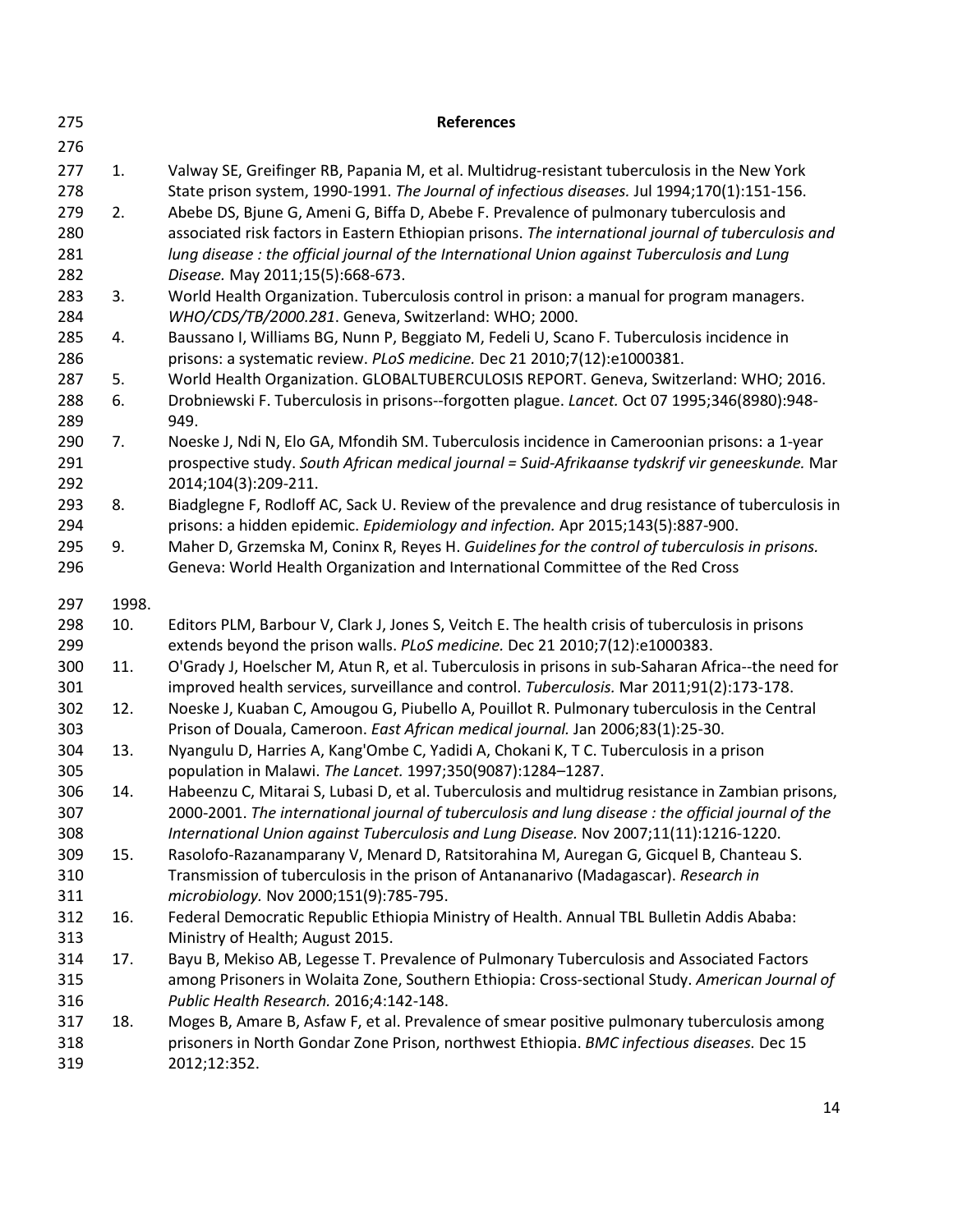- 19. Fuge TG, Ayanto SY. Prevalence of smear positive pulmonary tuberculosis and associated risk factors among prisoners in Hadiya Zone prison, Southern Ethiopia. *BMC research notes.* Apr 02 2016;9:201.
- 20. Ali S, Haileamlak A, Wieser A, et al. Prevalence of Pulmonary Tuberculosis among Prison Inmates in Ethiopia, a Cross-Sectional Study. *PloS one.* 2015;10(12):e0144040.
- 21. Adane K, Spigt M, Ferede S, Asmelash T, Abebe M, Dinant GJ. Half of Pulmonary Tuberculosis Cases Were Left Undiagnosed in Prisons of the Tigray Region of Ethiopia: Implications for Tuberculosis Control. *PloS one.* 2016;11(2):e0149453.
- 22. Gebrecherkos T, Gelaw B, Tessema B. Smear positive pulmonary tuberculosis and HIV co- infection in prison settings of North Gondar Zone, Northwest Ethiopia. *BMC public health.* Oct 18 2016;16(1):1091.
- 23. Zerdo Z, G. M, Worku A, Ameni G. Prevalence of pulmonary tuberculosis and associated risk factors in prisons of Gamo Goffa Zone, south Ethiopia: A cross-sectional study. *American Journal of Health Research.* October 10 2014;2:291-297.
- 24. Federal Democratic Republic Ethiopia Ministry of Health. AFB Smear Microscopy Manual. Addis Ababa: Ethiopian Publication Health Institute; 2014.
- 25. Harris PA, Taylor R, Thielke R, Payne J, Gonzalez N, Conde JG. Research electronic data capture (REDCap)--a metadata-driven methodology and workflow process for providing translational research informatics support. *Journal of biomedical informatics.* Apr 2009;42(2):377-381.
- 26. Hosmer DW, Lemeshow S. Applied logistic regression. 2nd ed. New York: Wiley

2000:91–142.

- 27. Kebede AH, Alebachew Z, Tsegaye F, et al. The first population-based national tuberculosis prevalence survey in Ethiopia, 2010-2011. *The international journal of tuberculosis and lung disease : the official journal of the International Union against Tuberculosis and Lung Disease.*  Jun 2014;18(6):635-639.
- 28. The Ethiopian Public Health Institute. *Report on the 2014 Round Antenatal Care based Sentinel HIV Surveillance in Ethiopia.* Addis AbabaJuly 2015.
- 29. Valenca MS, Scaini JL, Abileira FS, Goncalves CV, von Groll A, Silva PE. Prevalence of tuberculosis in prisons: risk factors and molecular epidemiology. *The international journal of tuberculosis and lung disease : the official journal of the International Union against Tuberculosis and Lung Disease.* Oct 2015;19(10):1182-1187.
- 30. Rutta E, Mutasingwa D, Ngallaba S, Mwansasu A. Tuberculosis in a prison population in Mwanza, Tanzania (1994–1997). *Int. J. Tuberc. Lung Dis.* 2001;5(8):703–706.
- 31. Koffi N, Ngom A, Aka-Danguy E, Seka A, Akoto A, Fadiga D. Smear positive pulmonary tuberculosis in a prison setting: experience in the penal camp of Bouake, Ivory Coast. *Int. J. Tuberc. Lung Dis.* 1997;1(3):250-253.
- 32. Ali S, Beckert P, Haileamlak A, et al. Drug resistance and population structure of M.tuberculosis isolates from prisons and communities in Ethiopia. *BMC infectious diseases.* Nov 21 2016;16(1):687.
- 
- 
-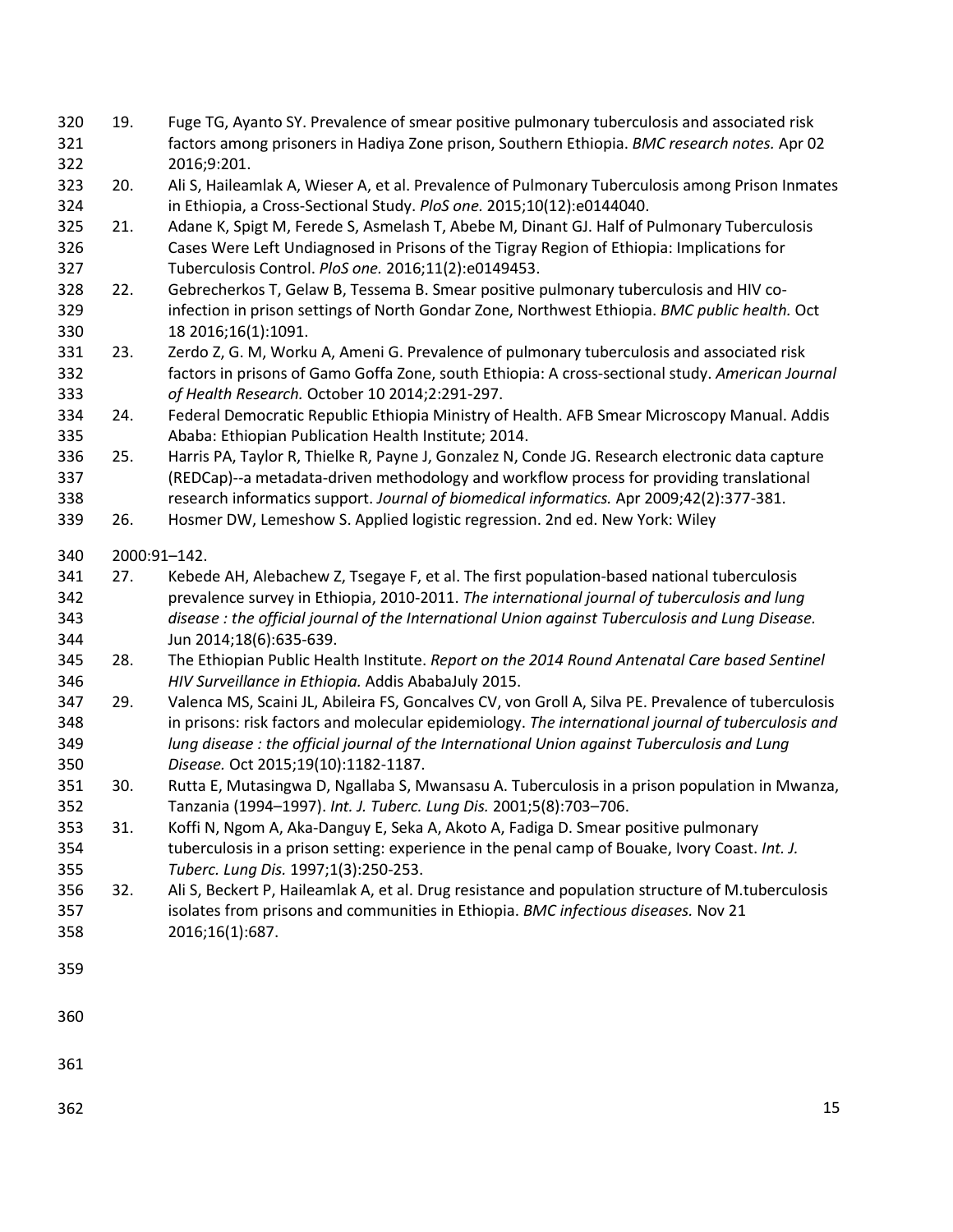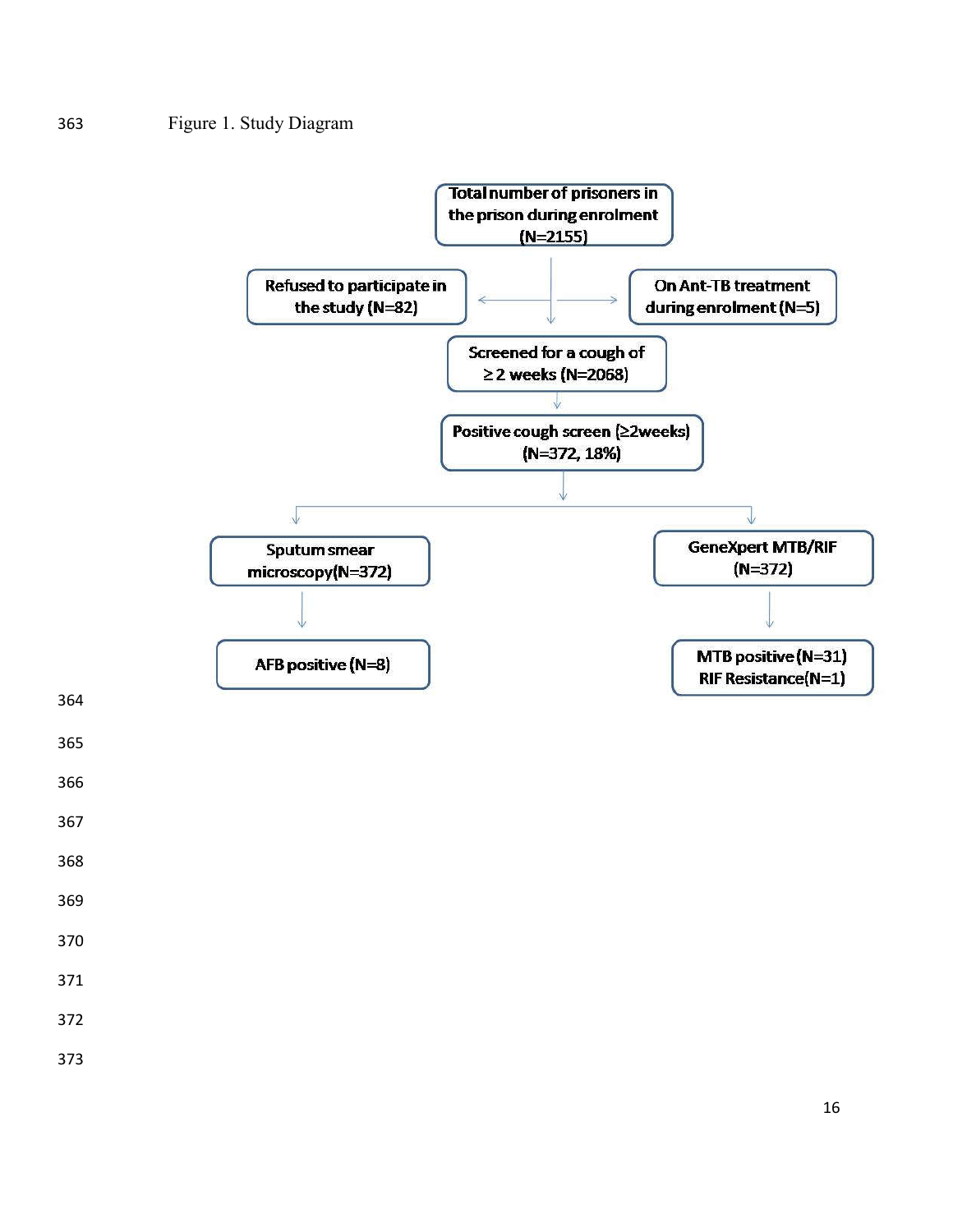|                           |                      |                      |           |                     | 375                      |
|---------------------------|----------------------|----------------------|-----------|---------------------|--------------------------|
| Characteristic            |                      |                      |           | Univariate analysis |                          |
|                           | Total $(n=372)$      | No TB                | <b>TB</b> | OR (95% CI)         | $P_{-}$                  |
|                           | $(\% )$              | $(n=341)$            | $(n=31)$  |                     | $\frac{1}{\text{Value}}$ |
|                           |                      |                      |           |                     | 377                      |
| Sex (Male)                | 362 (97)             | 331 (97)             | 31 (100)  |                     |                          |
| Age (year), mean          | 26                   | 26                   | 24        |                     | $0.08^{b}$               |
| Illiterate                | 322 (87)             | 294 (86)             | 28 (90)   | $1.49(0.43 - 5.10)$ | $0.52^{78}$              |
| Unemployed                | 346 (93)             | 319 (94)             | 27(87)    | $0.46(0.14-1.44)$   | 0.18                     |
| Not married               | 209 (56)             | 192 (56)             | 17(55)    | $1.06(0.50-2.22)$   | 0.8779                   |
| Duration of cough in      |                      |                      |           |                     | 380                      |
| weeks                     |                      |                      |           |                     |                          |
| $2 - 4$                   | 93(25)               | 78 (23)              | 15(48)    |                     |                          |
| >4                        | 279 (75)             | 263 (77)             | 16(52)    | $3.16(1.49-6.68)$   | 0.00381                  |
| Fever                     | 273 (73)             | 247(72)              | 26(84)    | $1.97(0.73 - 5.30)$ | 0.17                     |
| Night sweats              | 315(85)              | 289(85)              | 26(84)    | $0.93(0.35-2.64)$   | 0.8982                   |
| Loss of appetite          | 235(63)              | 213(62)              | 22(71)    | $1.46(0.65-3.28)$   | $\frac{0.35}{0.45}$ 83   |
| Weight loss               | 241 (65)             | 219(64)              | 22(71)    | $1.36(0.60-3.05)$   |                          |
| Chest pain                | 338 (91)             | 308 (90)             | 30 (97)   | $3.21(0.42 - 24.3)$ | 0.1384                   |
| Shortness of breath       | $\overline{252}(68)$ | $\overline{228}(67)$ | 24(77)    | $1.69(0.71-4.06)$   | $0.2\bar{3}$             |
| Previous imprisonment     | 43 (12)              | 42(12)               | 1(3)      | $0.23(0.03-1.78)$   | 0.16                     |
| Previous TB treatment     | 34(9)                | 31(9)                | 3(10)     | $1.07(0.30-3.72)$   | 0.91                     |
| Tobacco use (smoking      | 110(30)              | 104(31)              | 6(19)     | $0.54(0.21-1.37)$   | 0.19                     |
| cigarettes) at time of    |                      |                      |           |                     |                          |
| incarceration             |                      |                      |           |                     | 387                      |
| Chewing chat              | 171(46)              | 159(47)              | 12(38)    | $0.72(0.34-1.53)$   | 0.39                     |
| Incarceration period in   |                      |                      |           |                     | 388                      |
| years                     |                      |                      |           |                     |                          |
| $\leq 1$                  | 180(48)              | 161(47)              | 19(61)    |                     | 389                      |
| $1 - 3$                   | 113(30)              | 106(31)              | 7(23)     | $0.55(0.22 - 1.37)$ | 0.20                     |
| >3                        | 79 (21)              | 74 (22)              | 5(16)     | $0.54(0.19-1.49)$   | 0.2890                   |
| Contact with known TB     |                      |                      |           |                     |                          |
| patient in the prison     | 90(24)               | 83 (24)              | 7(23)     | $0.90(0.37-218)$    | 0.8291                   |
| Presence of coughing      | 191(51)              | 175(51)              | 16(52)    | $1.01(0.48-2.11)$   | 0.97                     |
| people in the cell        |                      |                      |           |                     | 392                      |
| No. of prisoners per cell |                      |                      |           |                     |                          |
| $\leq 100$                |                      |                      |           |                     |                          |
| >100                      | 35(9)                | 32(9)                | 3(10)     |                     | 393                      |
|                           | 337 (91)             | 309 (91)             | 28 (90)   | $0.96(0.27-3.35)$   | $0.95$<br>394            |
|                           |                      |                      |           |                     |                          |

374 Table 1. Predictors of having pulmonary TB among persons with a positive cough screen

395 CI- confidence interval; OR-odd ratio; TB-tuberculosis

396 a- *p*-value for Chi-square test unless otherwise stated; b-*p*-value for two-sample t-test

397

398